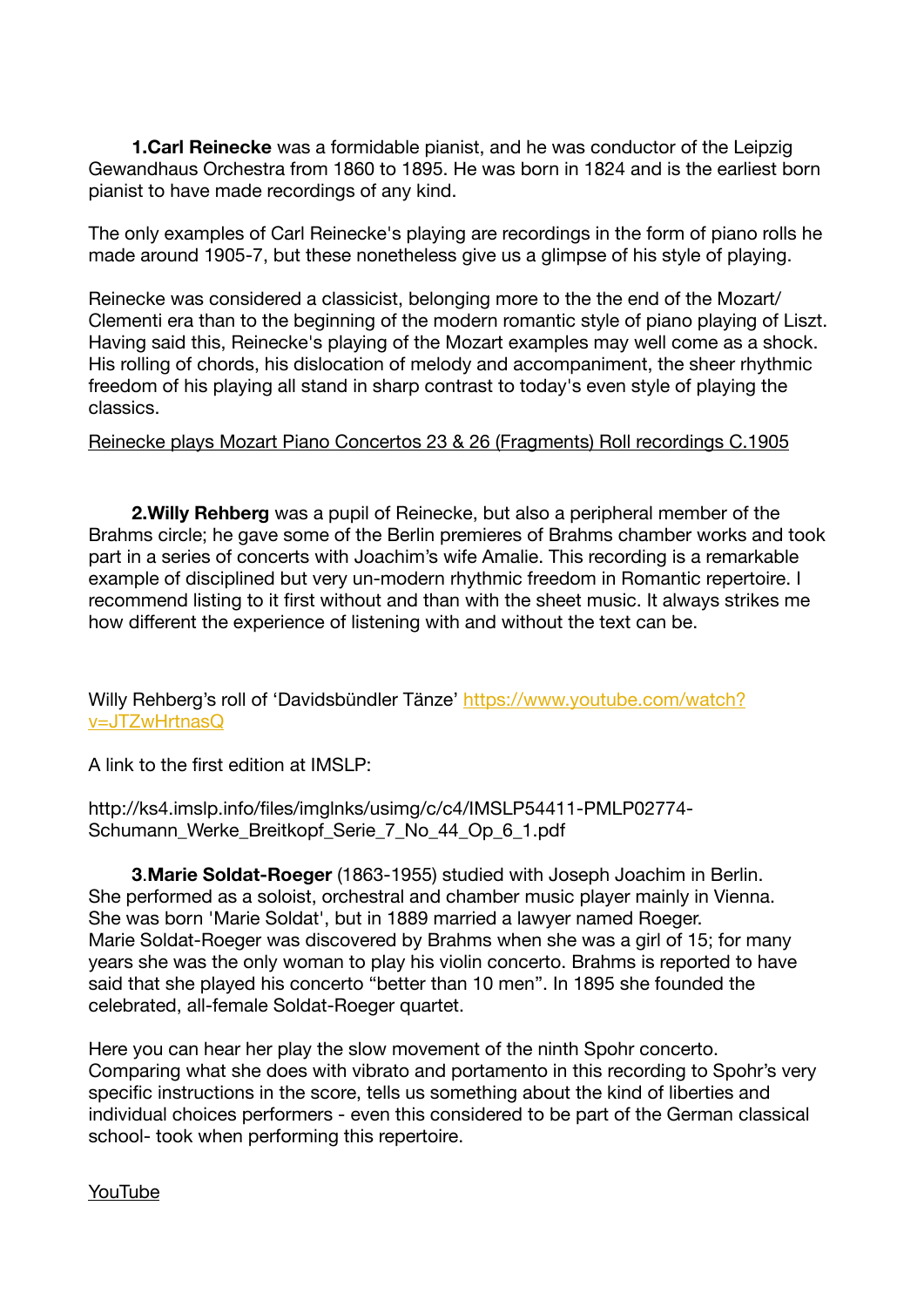https://www.youtube.com/watch?v=\_dFHKL5E0TY&feature=share

**4.The Klingler Quartet** was founded in 1905 with the express purpose of recreating and preserving the tone quality and musical style of the legendary Joachim quartet. Karl Klingler, who had studied with Joseph Joachim in Berlin and had played the viola in the Joachim quartet, played first violin. The cellist was the Welshman Arthur Williams. Williams' teacher, Robert Hausmann, who had for many years played in the Joachim Quartet was also recruited as an advisor, ensuring, with Klingler himself, that the quartet's approach remained true to that of the Joachim Quartet, down to the tiniest detail. During the First World War the quartet had to be dissolved because two of its four members were from countries that were at war with Germany.

## **Klingler Quartet plays Beethoven opus 127**

[YouTube](https://www.youtube.com/watch?v=6XhzEtcMWSA)

## **5.Sir John Barbirolli, LSO, 1933 Tchaikovsky, Swan Lake Suite**

I find this recording remarkable for mainly two reasons: the freedom and rhythmic flexibility notably in the oboe solo in the opening scene and the extremely nuanced and imaginative use of dynamics.

## [https://www.youtube.com/watch?v=\\_5PmTrOjLKY](https://www.youtube.com/watch?v=_5PmTrOjLKY)

**6.Sir George Henschel,** knew Brahms personally. Henschel wrote a short book titled; "Personal Recollections of Johannes Brahms" He write about such subjects as, how to avoid certain high notes in the Requiem at a time that Henschel was recovering from a flew when he was engaged as a soloist to sing the baritone part, to discussions of a possible seating arrangement for performances of symphonies, when Henschel had become the first chief conductor of the Boston Symphony Orchestra.

In this recording Henschel accompanies himself at the piano singing Schubert and Schumann. The recording is a wonderful example of a lost aesthetic when it comes to expressive use of the voice. Much less vibrato, much less polished sound and an abundance of dramatic text expression. To me it feels at times almost embarrassingly personal.

https://www.youtube.com/watch?v=uXfuSACOQXw

## **6.Bruno Walter, Vladimir Horowitz, Concertgebouw Orchestra, Brahms First Piano Concerto opus 15 Live recording 1936**

For me this is a sensational and truly inspiring recording.

The overwhelming impression is one of huge contrasts drama, seemingly unrestrained by considerations of togetherness, intonation and general tidiness.

The portamenti in bars 26 and following, at 0:55 on the other hand, are examples of very disciplined and coordinated ensemble playing. I intend to strive for exactly this effect in